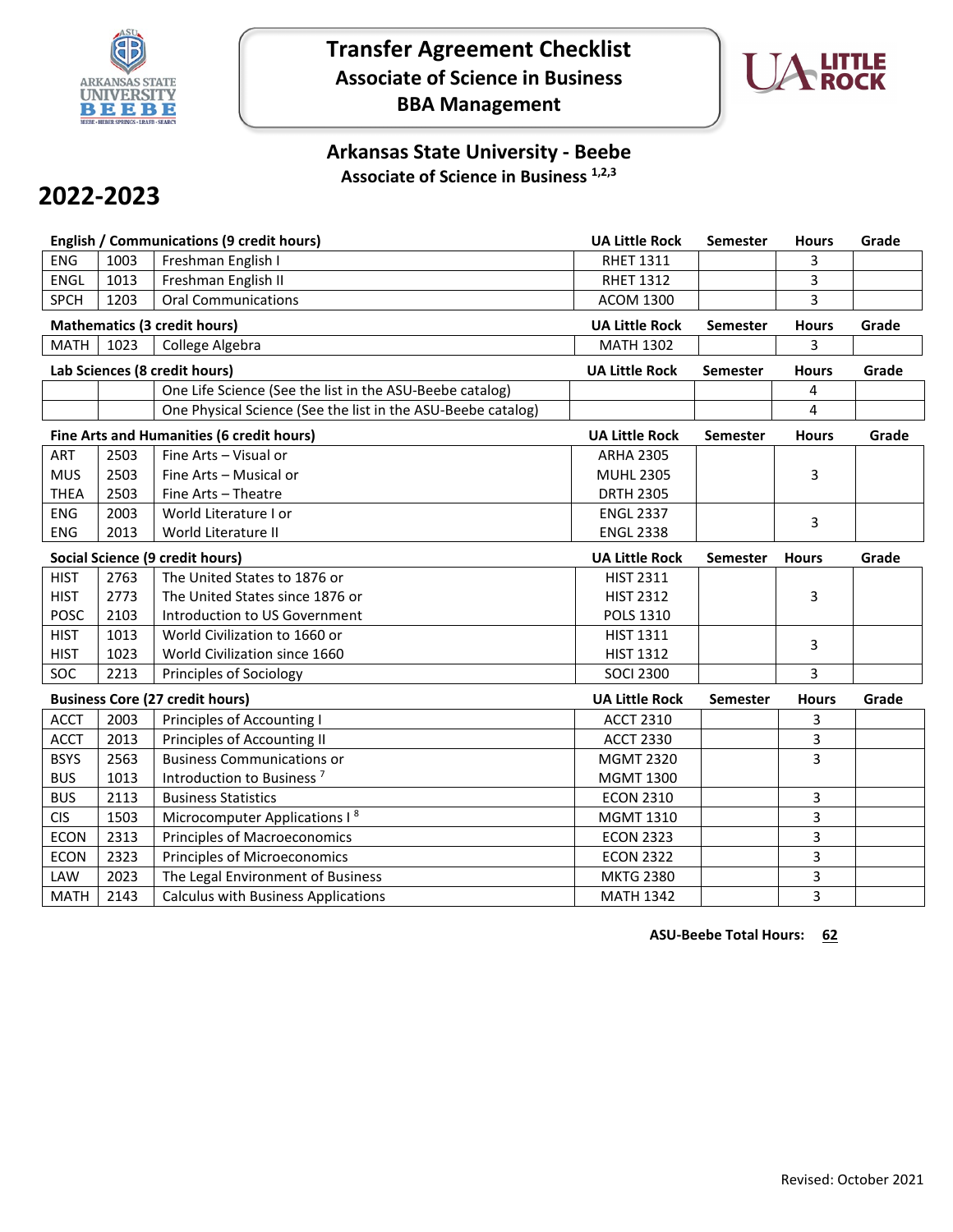

**2022-2023**



## **University of Arkansas at Little Rock Bachelor of Business Administration – Management4**

### **Professional Business Courses (28 credit hours) Semester Hours Grade**

| <b>BSAD</b> | 2010/4010 | Career Catalyst <sup>6</sup>               |   |  |
|-------------|-----------|--------------------------------------------|---|--|
| <b>BSAD</b> | 3100      | <b>Business Professionalism</b>            |   |  |
| <b>BINS</b> | 3305      | Information Systems for Decision Making    | 3 |  |
| <b>BINS</b> | 3352      | Data Analysis and Visualization            | 3 |  |
| <b>BINS</b> | 3380      | <b>Business Communication</b>              | 3 |  |
| <b>ECON</b> | 3355      | <b>Quantitative Business Analysis</b>      | 3 |  |
| <b>FINC</b> | 3310      | <b>Business Finance</b>                    | 3 |  |
| <b>MGMT</b> | 3300      | Principles of Management                   | 3 |  |
| <b>MGMT</b> | 3304      | <b>Operations Management</b>               | 3 |  |
| <b>MGMT</b> | 4380      | <b>Business Strategy (Capstone Course)</b> |   |  |
| <b>MKTG</b> | 3350      | Principles of Marketing                    | 3 |  |

| <b>Management Major Requirements (12 credit hours)</b> |      |                                  | <b>Semester</b> | <b>Hours</b> | Grade |
|--------------------------------------------------------|------|----------------------------------|-----------------|--------------|-------|
| <b>MGMT</b>                                            | 3320 | Human Resources Management       |                 |              |       |
| <b>MGMT</b>                                            | 3340 | Managing People in Organizations |                 |              |       |
| <b>MGMT</b>                                            | 3362 | Venture MGMT & Decision Making   |                 |              |       |
| <b>MGMT</b>                                            | 4304 | Supply Chain Management          |                 |              |       |

| <b>Management Electives (18 credit hours)</b> |           |                                                     | Semester | <b>Hours</b> | Grade |
|-----------------------------------------------|-----------|-----------------------------------------------------|----------|--------------|-------|
| <b>ACOM</b>                                   | 3323      | <b>Conflict Management</b>                          |          |              |       |
| <b>BINS</b>                                   | 4331      | Management of Information Resources                 |          |              |       |
| <b>BINS</b>                                   | 4352      | <b>Big Data Analytics Tools</b>                     |          |              |       |
| <b>IBUS</b>                                   | 4316      | Field Study in International Business               |          |              |       |
| <b>MGMT</b>                                   | 3306      | Quality Assurance and Improvement                   |          |              |       |
| <b>MGMT</b>                                   | 3364      | <b>Family Business Management</b>                   |          |              |       |
| <b>MGMT</b>                                   | 3392/4394 | Co-Operative Education I OR Internship              |          |              |       |
| <b>MGMT</b>                                   | 4341      | Labor and Industrial Relations                      |          |              |       |
| <b>MGMT</b>                                   | 4360      | <b>Compensation Management</b>                      |          | 18           |       |
| <b>MGMT</b>                                   | 4361      | <b>Business Planning &amp; Product Introduction</b> |          |              |       |
| <b>MGMT</b>                                   | 4365/4366 | Business Consulting OR New Venture Launch           |          |              |       |
| MGMT                                          | 4367      | Human Resource Analytics and Metrics                |          |              |       |
| <b>MGMT</b>                                   | 4368      | <b>Staffing and Talent Management</b>               |          |              |       |
| <b>MGMT</b>                                   | 4377      | <b>International Business Management</b>            |          |              |       |
| <b>MGMT</b>                                   | 4383      | <b>Entrepreneurial Ventures</b>                     |          |              |       |
| <b>MGMT</b>                                   | 4385      | Special Topics in Management                        |          |              |       |
| MGMT                                          | 4391      | Employment Law                                      |          |              |       |
| <b>MGMT</b>                                   | 4395      | Applications in HR Management                       |          |              |       |

**UA Little Rock Total Hours: 58**

#### Total Hours: 120<sup>5</sup>

<sup>1</sup> See your advisor at Arkansas State University-Beebe for degree and graduation information.

<sup>2</sup> UA Little Rock transfer course designations are either guaranteed by ACTS (acts.adhe.edu) or have been approved as a substitution by UA Little Rock. Unless otherwise noted, courses for which no UA Little Rock equivalent course is listed would transfer in as elective credit.

<sup>3</sup> Students completing the Associate of Science in Business degree requirements, as shown above, with minimum 2.25 cumulative GPA and a grade of C or greater in Composition II and College Algebra, will have satisfied the UA Little Rock Lower Level Core requirements and will be admitted to the College of Business and the Bachelor of Business Administration degree program as a junior.